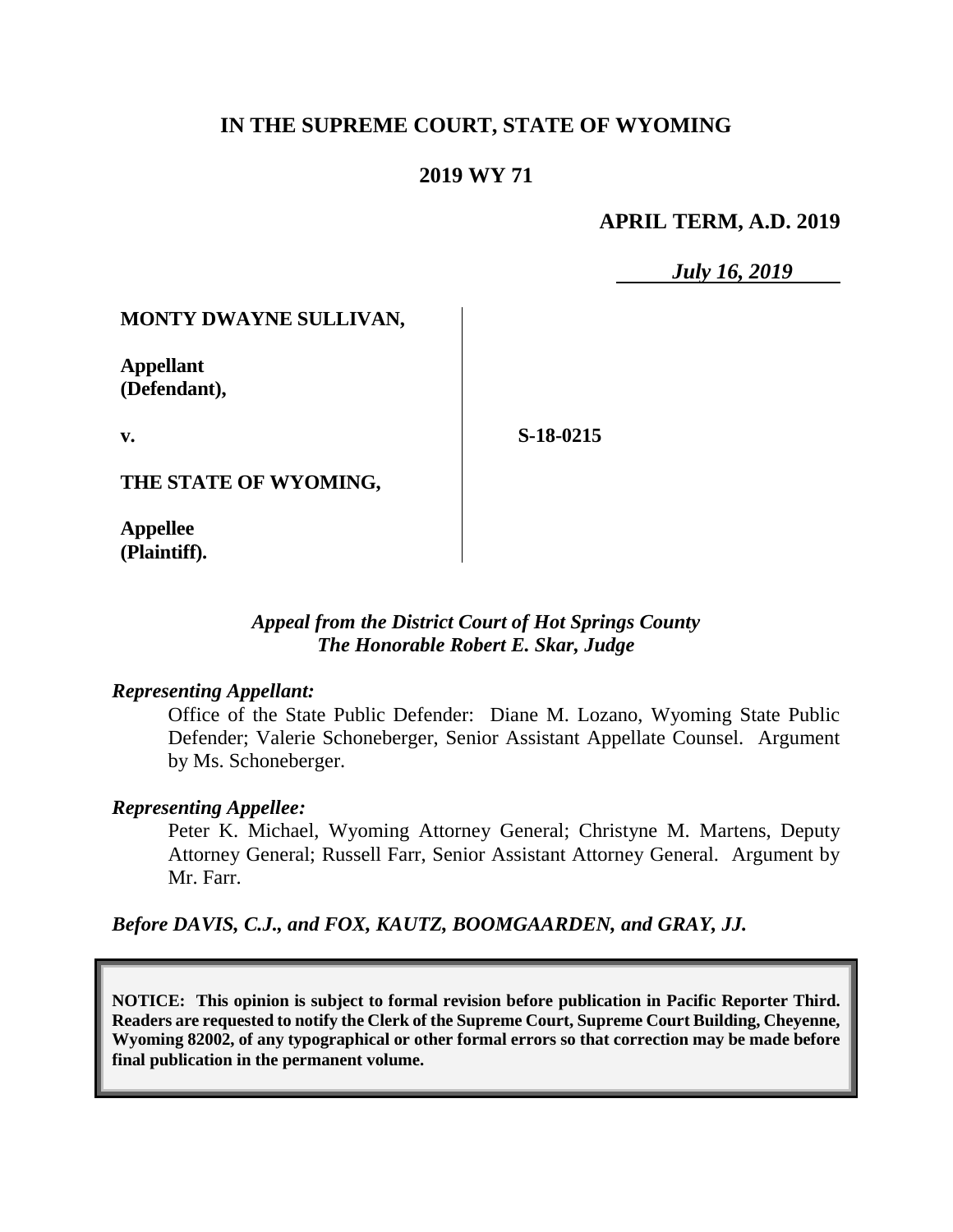### **DAVIS**, **Chief Justice.**

[¶1] Monty Sullivan filed a petition under the Post-Conviction Determination of Factual Innocence Act claiming new evidence showed he was innocent of the first-degree sexual abuse of a minor for which he was convicted in 2009. The district court dismissed the petition for failing to identify newly discovered evidence and for making conclusory claims, and Mr. Sullivan appeals. We affirm.

#### **ISSUES**

[¶2] Mr. Sullivan presents two issues on appeal, which he states as follows:

I. Did the district court err in finding Mr. Sullivan did not present newly discovered evidence in his post-conviction petition for determination of factual innocence?

II. Was this denial premature in light of the district court's refusal to grant Mr. Sullivan an evidentiary hearing?

# **FACTS**

[¶3] Mr. Sullivan was convicted of two counts of first-degree sexual abuse of a minor in 2009. We described the underlying facts in our decision affirming the conviction:

> In February of 2009, the Wyoming Department of Family Services (DFS) took K.T., a minor child who was then nine years old, to the Child Advocacy Project (CAP) in Casper, Wyoming, to be interviewed. During the interview, K.T. revealed that on two separate occasions in her grandmother's bedroom, Sullivan attempted to have sex with her but because it was too painful, K.T. stated that Sullivan anally raped her when she was seven and eight years old. K.T. also revealed that Sullivan made her taste his semen, and that there were occasions when Sullivan made her sit on his lap while he watched pornography on the computer. During one specific instance, K.T. recalled that Sullivan was rubbing K.T.'s private area through her clothes.

> The Thermopolis Police Department interviewed Sullivan after learning of the CAP interview with K.T. They informed Sullivan of K.T.'s allegations, which he initially denied. Eventually, Sullivan admitted to law enforcement that he had done to K.T. what she alleged him to have done.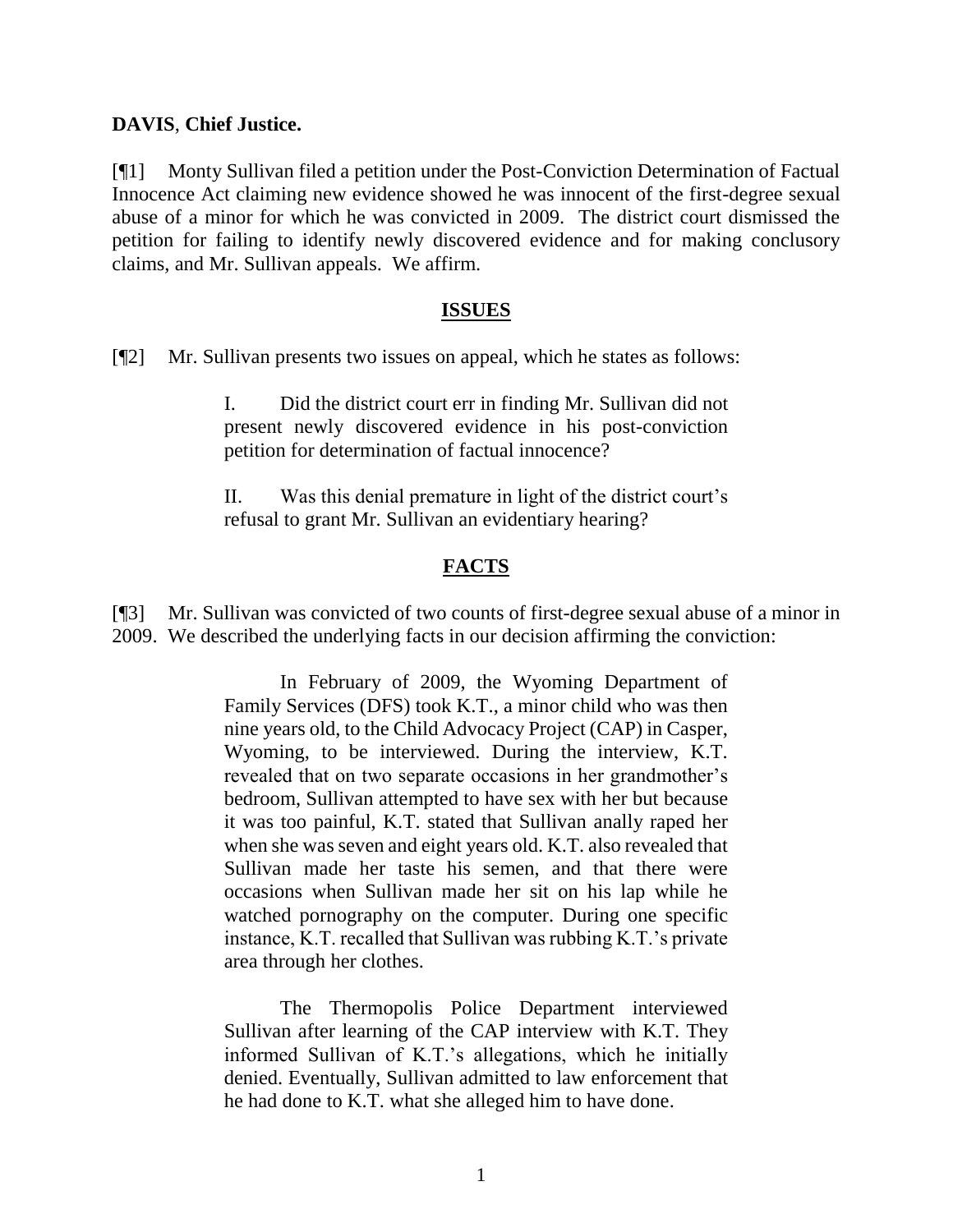*Sullivan v. State*, 2011 WY 46, ¶¶ 3-4, 247 P.3d 879, 880-81 (Wyo. 2011) (footnote omitted).

[¶4] In 2011, following this Court's mandate affirming the judgment against him, Mr. Sullivan filed a petition for post-conviction relief. He claimed that his trial counsel was ineffective and that his appellate counsel was ineffective in failing to assert ineffective assistance of counsel in his direct appeal. Mr. Sullivan argued several grounds for his ineffective assistance of trial counsel claim, including: 1) failure to challenge his confession to law enforcement; 2) failure to depose the victim's physician; 3) failure to present expert testimony regarding alleged defects in the victim interview; and 4) failure to present evidence of sexual abuse of the victim by her uncle. The district court denied Mr. Sullivan's petition, and this Court denied his petition for a writ of review.

[¶5] On April 23, 2018, Mr. Sullivan filed a *pro se* petition for relief under the Post-Conviction Determination of Factual Innocence Act (hereinafter "Act" or "Factual Innocence Act"). As grounds for his petition, he asserted newly discovered evidence consisting of: 1) a defense counsel interview of the victim's physician during which the physician stated that he found limited signs of sexual abuse, that he referred the victim to a gynecologist, and that the record contained no indication that a rectal examination of the victim had been performed; 2) the victim's prior allegations against her biological father and uncle; 3) a February 22, 2018 newspaper article reporting that the victim's uncle, Glenn Tanner, had pled guilty to the 2007 second-degree sexual abuse of an unnamed minor; and 4) an assertion that law enforcement witnesses lied when they testified that Mr. Sullivan confessed to first-degree sexual abuse of the victim.

[¶6] On August 13, 2018, the district court entered an order summarily denying Mr. Sullivan's actual innocence petition because it failed to cite newly discovered evidence and made irrelevant and conclusory allegations. Mr. Sullivan filed a timely notice of appeal to this Court.

# **STANDARD OF REVIEW**

[¶7] We review a district court's summary dismissal of a factual innocence petition de novo. *Parkhurst v. State*, 2019 WY 63, ¶ 9, 443 P.3d 834, 836 (Wyo. 2019) (quoting *Miller v. State*, 340 P.3d 795, 796 (Utah App. 2014) (per curiam)). This appeal also presents a question of statutory interpretation concerning a district court's grounds for dismissing a factual innocence petition, which is a question of law that we likewise review de novo. *Parkhurst*, ¶ 9, 443 P.3d at 836.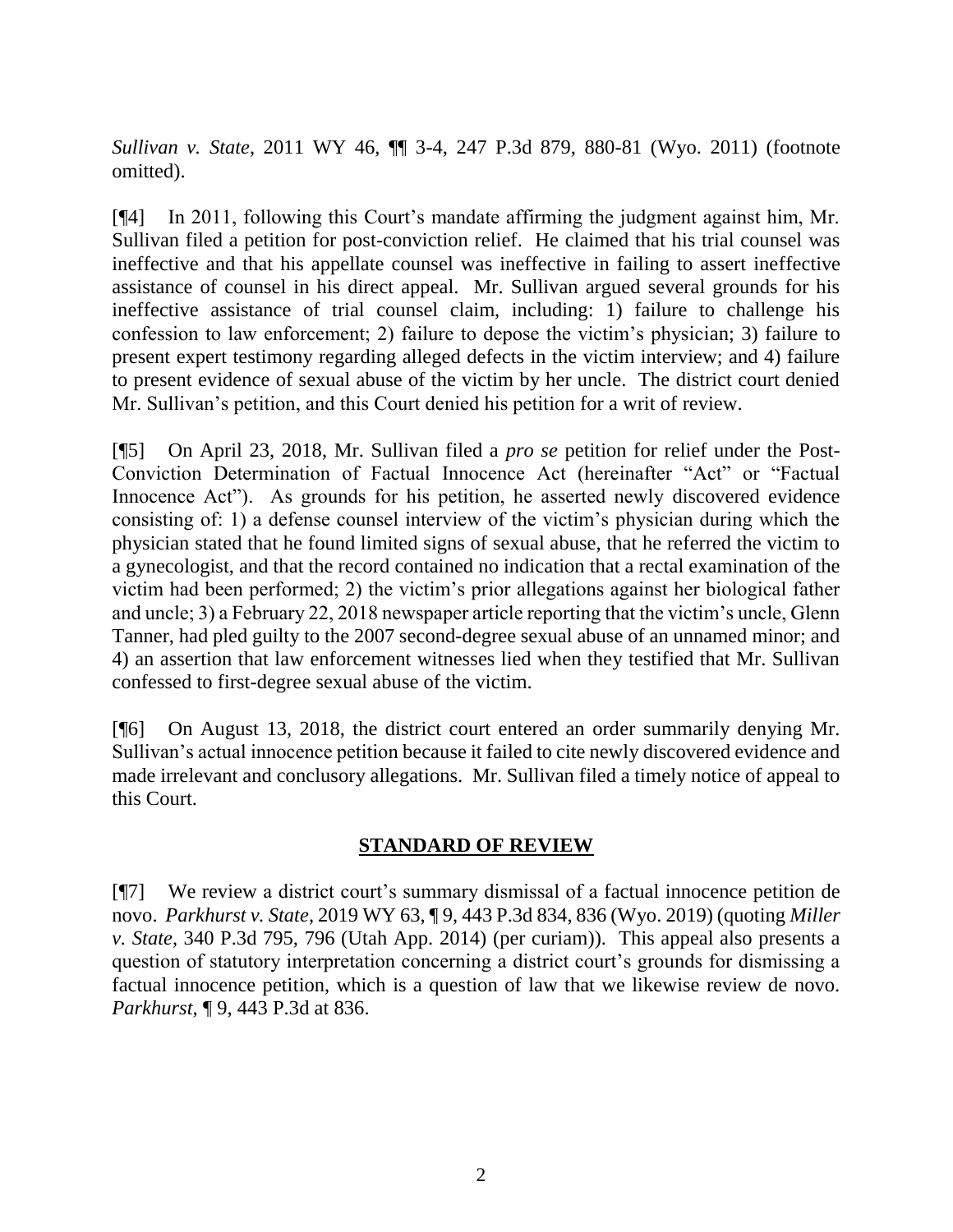# **DISCUSSION**

[¶8] Mr. Sullivan contends the district court erred in finding that he had not presented newly discovered evidence to support his factual innocence petition and that its dismissal of his petition was thus premature.

### **A. Initial Review Requirement under the Act**

[¶9] The legislature enacted the Factual Innocence Act in 2018. Wyo. Stat. Ann. §§ 7- 12-401 to 407 (LexisNexis 2019). The Act allows a person convicted of a felony offense to petition for a hearing to establish that he or she is factually innocent, sets forth specific requirements for the petition, and it mandates a two-stage process before the district court. Wyo. Stat. Ann. §§ 7-12-403, 404; *see also Brown v. State*, 308 P.3d 486, 493-94 (Utah 2013) (interpreting Utah's similarly structured act). The district court is required to first review the petition to see that it meets certain of the Act's requirements. Wyo. Stat. Ann. §§ 7-12-403(c), 404(b). If it does not, the district court is required to dismiss the petition.

[¶10] The district court dismissed Mr. Sullivan's petition after initial review. To begin our discussion, then, we must determine how a district court is to view a petition's allegations or averments in conducting the initial review required by sections 403(c) and 404(b) of the Act. In doing so, we are guided by our rules of statutory interpretation.

> "When we interpret statutes, our goal is to give effect to the intent of the legislature, and we 'attempt to determine the legislature's intent based primarily on the plain and ordinary meaning of the words used in the statute.' " *Fugle v. Sublette County School Dist. No. 9*, 2015 WY 98, ¶ 8, 353 P.3d 732, 734 (Wyo. 2015) (quoting *Krenning v. Heart Mountain Irrigation Dist.*, 2009 WY 11, ¶ 9, 200 P.3d 774, 778 (Wyo. 2009)). "Where legislative intent is discernible a court should give effect to the 'most likely, most reasonable, interpretation of the statute, given its design and purpose.'" *Adekale v. State*, 2015 WY 30, ¶ 12, 344 P.3d 761, 765 (Wyo. 2015) (quoting *Rodriguez v. Casey*, 2002 WY 111, ¶ 20, 50 P.3d 323, 329 (Wyo. 2002)).

> > We therefore construe each statutory provision *in pari materia*, giving effect to every word, clause, and sentence according to their arrangement and connection. To ascertain the meaning of a given law, we also consider all statutes relating to the same subject or having the same general purpose and strive to interpret them harmoniously. We presume that the legislature has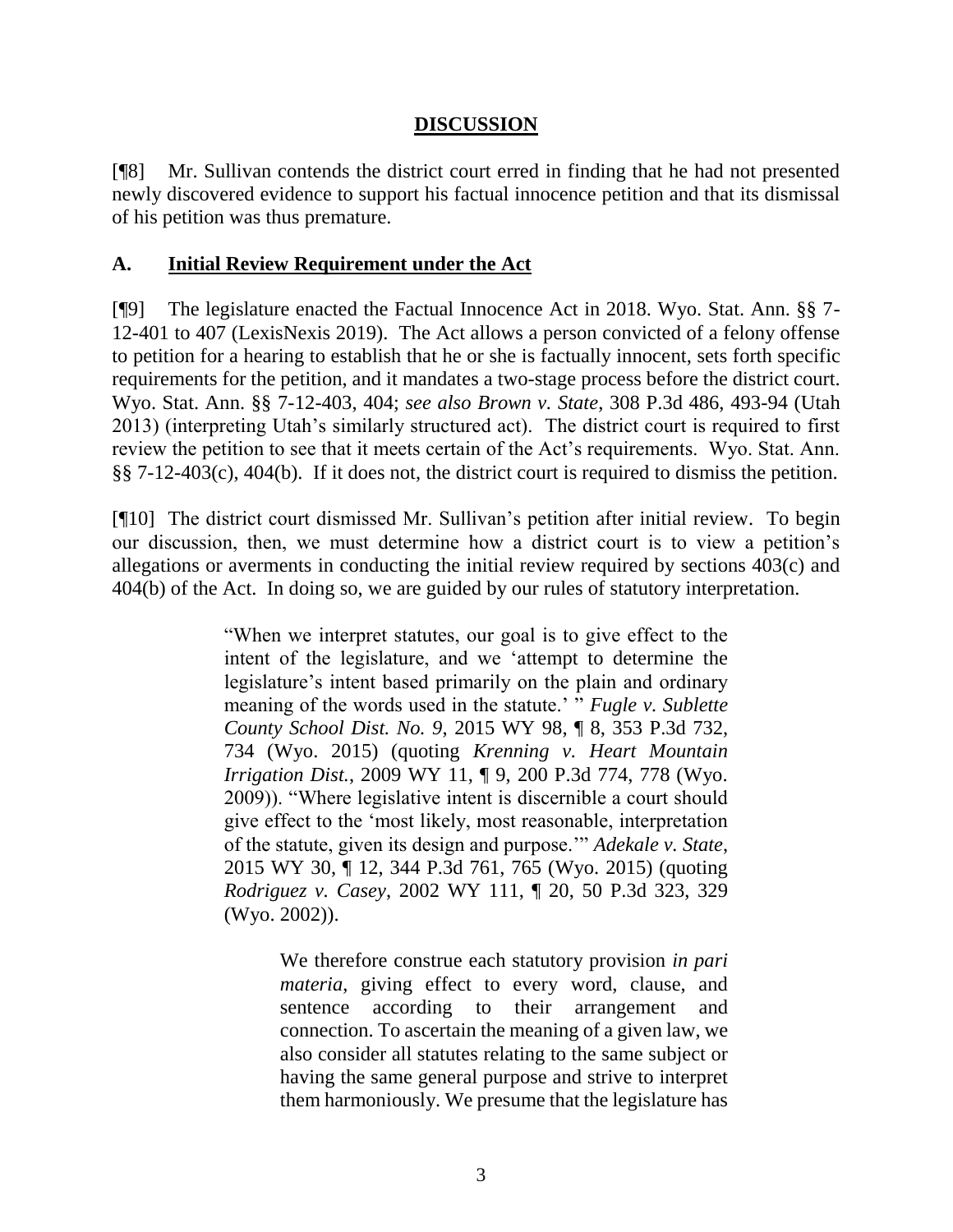acted in a thoughtful and rational manner with full knowledge of existing law, and that it intended new statutory provisions to be read in harmony with existing law and as part of an overall and uniform system of jurisprudence. When the words used convey a specific and obvious meaning, we need not go farther and engage in statutory construction.

*PacifiCorp, Inc. v. Wyo. Dep't of Revenue*, 2017 WY 106, ¶ 10, 401 P.3d 905, 908-09 (Wyo. 2017) (quoting *Nicodemus v. Lampert*, 2014 WY 135, ¶ 13, 336 P.3d 671, 674 (Wyo. 2014)).

*Wyo. Jet Center, LLC v. Jackson Hole Airport Bd.*, 2019 WY 6, ¶ 12, 432 P.3d 910, 915 (Wyo. 2019).

[¶11] Sections 403 and 404 of the Act set forth the requirements for the petition and mandate initial review by the district court. Section 403 provides in relevant part:

> (b) The petition shall contain an assertion of factual innocence under oath by the petitioner and shall aver, with supporting affidavits or other credible documents, that:

> > (i) Newly discovered evidence exists that, if credible, establishes a bona fide issue of factual innocence;

> > (ii) The specific evidence identified by the petitioner establishes innocence and is material to the case and the determination of factual innocence;

> > (iii) The material evidence identified by the petitioner is not merely cumulative of evidence that was known, is not reliant solely upon recantation of testimony by a witness against the petitioner and is not merely impeachment evidence;

> > (iv) When viewed with all other evidence in the case, whether admitted during trial or not, the newly discovered evidence demonstrates that the petitioner is factually innocent; and

> > (v) Newly discovered evidence claimed in the petition is distinguishable from any claims made in prior petitions.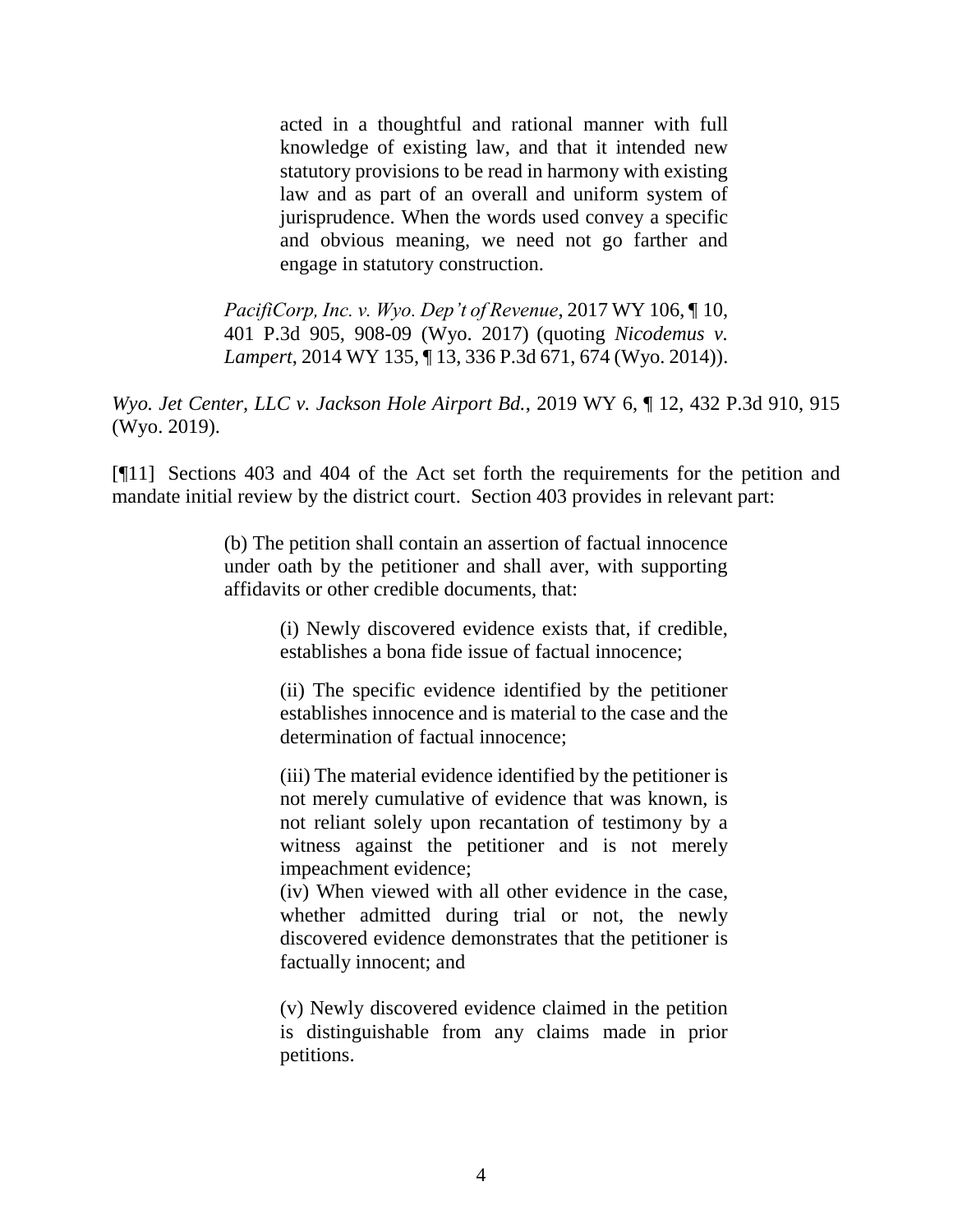(c) *The court shall review the petition in accordance with the procedures in [W.S. 7-12-404,](http://www.westlaw.com/Link/Document/FullText?findType=L&pubNum=1000377&cite=WYSTS7-12-404&originatingDoc=N743772E02BEB11E8A36AFFA8FB2BCA04&refType=LQ&originationContext=document&vr=3.0&rs=cblt1.0&transitionType=DocumentItem&contextData=(sc.Document)) and make a finding whether the petition has satisfied the requirements of subsection (b) of this section. If the court finds the petition does not meet all the requirements of subsection (b) of this section, it shall dismiss the petition without prejudice and send notice of the dismissal to the petitioner, the district attorney, and the attorney general*.

Wyo. Stat. Ann. § 7-12-403 (emphasis added).

[¶12] Section 404(b) of the Act directs that "[t]he assigned district judge shall conduct an initial review of the petition. If it is apparent to the court that the petitioner is merely relitigating facts, issues or evidence presented in previous proceedings or presenting issues that appear frivolous or speculative on their face, the court shall dismiss the petition[.]" Wyo. Stat. Ann. § 7-12-404(b).

[ $[13]$ ] The question then is whether W.R.C.P. 12(b)(6) requires the district court to accept allegations in a factual innocence petition as true when conducting its initial review of the petition. We hold that it does not, and that factual innocence petitions should be reviewed for dismissal in the same manner as petitions under our general post-conviction relief act. Wyo. Stat. Ann. §§ 7-14-101 to 108 (LexisNexis 2019).

[¶14] The Factual Innocence Act and the general post-conviction relief act specify that the Wyoming Rules of Civil Procedure apply to their respective petitions and proceedings to the extent not inconsistent with the governing statutes. Wyo. Stat. Ann. § 7-12-403(h), § 7-14-101(c). With respect to petitions under the general post-conviction relief act, we have held that the district court is not required to accept the petition's factual allegations as true as it must when considering a motion to dismiss a complaint under W.R.C.P. 12(b)6). *Schreibvogel v. State*, 2012 WY 15, ¶ 8, 269 P.3d 1098, 1101 (Wyo. 2012) (citing *Harlow v. State*[, 2005 WY 12, ¶ 7, 105 P.3d 1049, 1059 \(Wyo. 2005\)\)](http://www.westlaw.com/Link/Document/FullText?findType=Y&serNum=2006184790&pubNum=0004645&originatingDoc=I1e9ed32451f811e1bd1192eddc2af8cc&refType=RP&fi=co_pp_sp_4645_1059&originationContext=document&vr=3.0&rs=cblt1.0&transitionType=DocumentItem&contextData=(sc.Search)#co_pp_sp_4645_1059). We have explained:

> Before a person is entitled to an evidentiary hearing on a petition for post-conviction relief, there must be set forth in the text of the petition and the required supporting attachments a substantial claim plus some specificity in support of the claim. *Boggs v. State*[, Wyo., 484 P.2d 711 \(1971\).](http://www.westlaw.com/Link/Document/FullText?findType=Y&serNum=1971123892&pubNum=661&originatingDoc=I9cdb49e4f5ab11d99439b076ef9ec4de&refType=RP&originationContext=document&vr=3.0&rs=cblt1.0&transitionType=DocumentItem&contextData=(sc.DocLink)) In order to justify a hearing, there must be more than a naked statement of a conclusion unsupported by an evidentiary basis. *Cook v. State*, 220 Kan. 223, 552 P.2d 985 (1976); *State v. Gillihan*, 85 N.M. 514, 514 P.2d 33 (1973). There must not only be verified factual allegations in the petition, § 7-14-101, but the statutory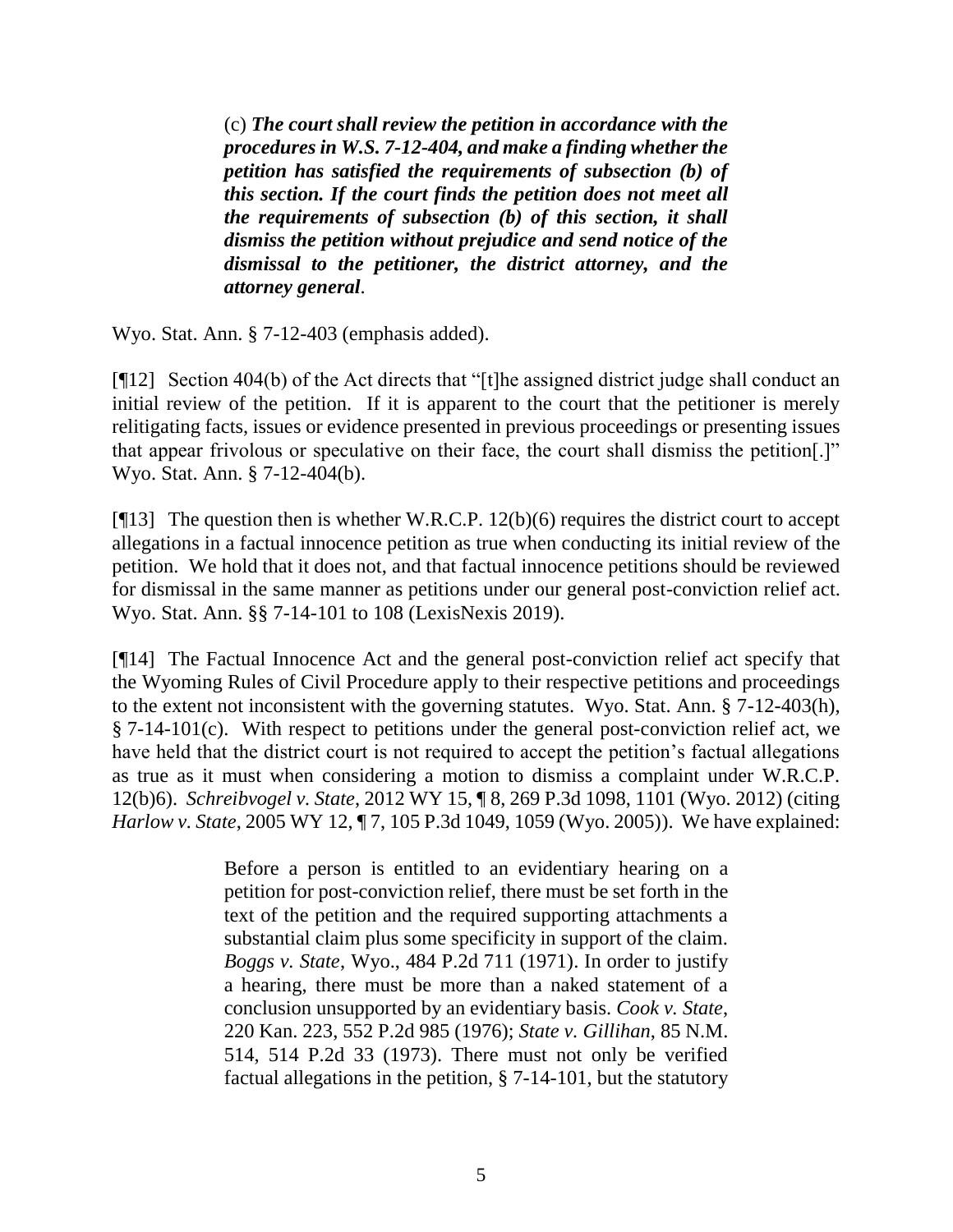requirement is that they must be supported, likewise with some specificity, § 7-14-102.

*State ex rel. Hopkinson v. District Court, Teton County*, 696 P.2d 54, 61 (Wyo. 1985).

[¶15] We presume that the legislature is aware of our interpretation of the general postconviction relief act, and the manner in which we have applied the rules of civil procedure to petitions under that law. *See Wyo. Jet Center*, ¶ 12, 432 P.3d at 915 (Court presumes that legislature acts with knowledge of existing law). Given that the legislature used similar language in both acts concerning the applicability of the rules, we presume that it anticipated the same approach in this situation. This is particularly likely because the Factual Innocence Act, like the general post-conviction relief act, requires certain specific averments, and requires that those averments to be supported by "affidavits or other credible documents." Wyo. Stat. Ann. § 7-12-403(b). We thus conclude that while the rules of civil procedure generally apply to a district court's consideration of a factual innocence petition, the court is not required to accept the petition's allegations as true in evaluating their adequacy.<sup>1</sup>

[¶16] We turn then to the district court's initial review and dismissal of Mr. Sullivan's petition.

# **B. District Court's Dismissal**

[¶17] The Act requires dismissal of a factual innocence petition if it fails to aver, with supporting affidavits or other credible documents, that "[n]ewly discovered evidence exists that, if credible, establishes a bona fide issue of factual innocence." Wyo. Stat. Ann. § 7- 12-403(b)(i), (c). "Bona fide issue of factual innocence" means that "the newly discovered evidence presented by the petitioner, if credible, would clearly establish the petitioner's factual innocence." Wyo. Stat. Ann.  $\S$  7-12-402(a)(i). As it pertains to Mr. Sullivan's claim, "factual innocence" means that he "[d]id not engage in the conduct for which he

 $\overline{a}$ <sup>1</sup> We recognize this approach differs from that taken by Utah courts in interpreting that state's similar factual innocence act. The distinction we find is that by statute, factual innocence proceedings in Utah are civil proceedings governed by the rules of civil procedure. Utah Code Ann. § 78B-9-102(1)(a) (LexisNexis Supp. 2018) ("Proceedings under this chapter are civil and are governed by the rules of civil procedure."); *see also Perea v. State*, 438 P.3d 77, 80 n.5 (Utah App. 2018). In contrast, proceedings under Wyoming's post-conviction statutes are criminal proceedings to which the rules of civil procedure apply to the extent not otherwise inconsistent with the statutes. Wyo. Stat. Ann. § 7-12-403(h) ("Except as provided in this act, and unless otherwise inconsistent with the provisions of this act, the petition and all subsequent proceedings shall be governed by the Wyoming Rules of Civil Procedure and the Wyoming Rules of Evidence and shall include the underlying criminal case number."); *see also Harlow*, ¶ 7, 105 P.3d at 1059 ("Furthermore, we have previously made it clear that post-conviction relief proceedings, while utilizing some rules of civil procedure, are continuations of criminal proceedings, and that, therefore, the petition is not comparable to a civil complaint such that notice pleading is sufficient, or that the contents of the petition must be taken as true.").